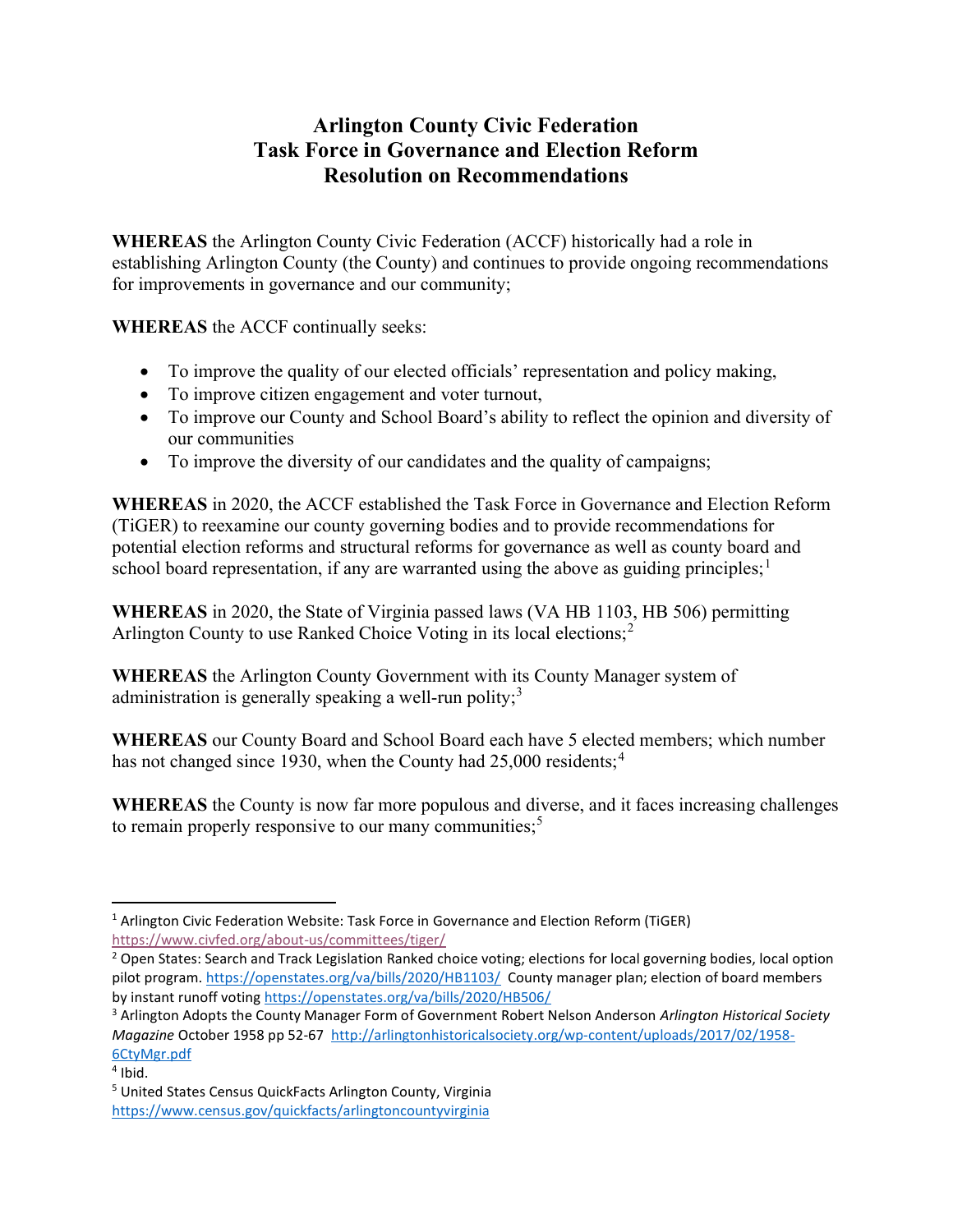WHEREAS the County is deeply interconnected with the metropolitan region with 7.5 million people and many polities;<sup>6</sup>

WHEREAS in 2021, the State of Virginia passed a law requiring localities to ensure election features that enable diverse racial representation;<sup>7</sup>

WHEREAS remuneration for School Board and County Board members may deter some qualified candidates from seeking office;<sup>8</sup>

WHEREAS the practice of annual rotating Board Chairs is detrimental to establishing peer-topeer relationships with leaders of neighboring polities;<sup>9</sup>

WHEREAS voter turnout for County Board and School Board elections has historically been  $low;^{10}$ 

WHEREAS there are substantial financial and systemic barriers for new candidates;  $11$ 

WHEREAS TiGER met monthly to examine, discuss, debate, and research topics to address these factors, goals, and principles, held seven public forums, created and distributed a public engagement survey, and came to the following six conclusions that are the focus of our recommendations:

- Conclusion 1: We conclude that Arlington County's elected boards remain the same size as they were in 1930 despite a growing and more dense population, resulting in overworked elected officials, inadequate representation, and insufficient community engagement.
- Conclusion 2: We conclude that Arlington County does not have sufficient political influence in the region in light of its population and geography. So many of our policy challenges are strongly influenced by our regional neighbors. Yet, Arlington County has a County Board Chair and a School Board Chair that changes each year, limiting the influence of the Chairs as compared to other regional leaders.

 $6$  Metropolitan Washington Council of Governments https://www.mwcog.org/ see 'Region United: Metropolitan Washington Planning Framework for 2030'

<sup>&</sup>lt;sup>7</sup> FINAL PASSAGE: Voting Rights Act of Virginia Passes House and Senate https://www.jennifermcclellan.com/finalpassage-voting-rights-act-of-virginia-passes-house-and-senate/

<sup>&</sup>lt;sup>8</sup> County Board Considering Giving Themselves a Salary Raise https://www.arlnow.com/2019/05/23/county-boardconsidering-giving-themselves-a-salary-raise/

<sup>&</sup>lt;sup>9</sup> Interview, Dave Schutz with former County Board Chair Jay Fisette August 2020 <sup>10</sup> Arlington Election Statistics – November General Elections

https://vote.arlingtonva.us/files/assets/vote/elections/electionresults/turnout-stats.pdf; Arlington Election Statistics – Primaries and Specials

https://vote.arlingtonva.us/files/assets/vote/elections/electionresults/prispecstats.pdf

<sup>&</sup>lt;sup>11</sup> Arlington's At-Large Electoral System: A Study of its History, Strength, and Weaknesses Sherman Pratt Arlington Historical Society Magazine October 1995 http://arlingtonhistoricalsociety.org/wp-

content/uploads/2020/02/1995-3-At-Large.pdf; NAACP urges Arlington Dems to end its School Board caucus process https://www.arlnow.com/2022/01/27/naacp-urges-arlington-dems-to-end-its-school-board-caucusprocess/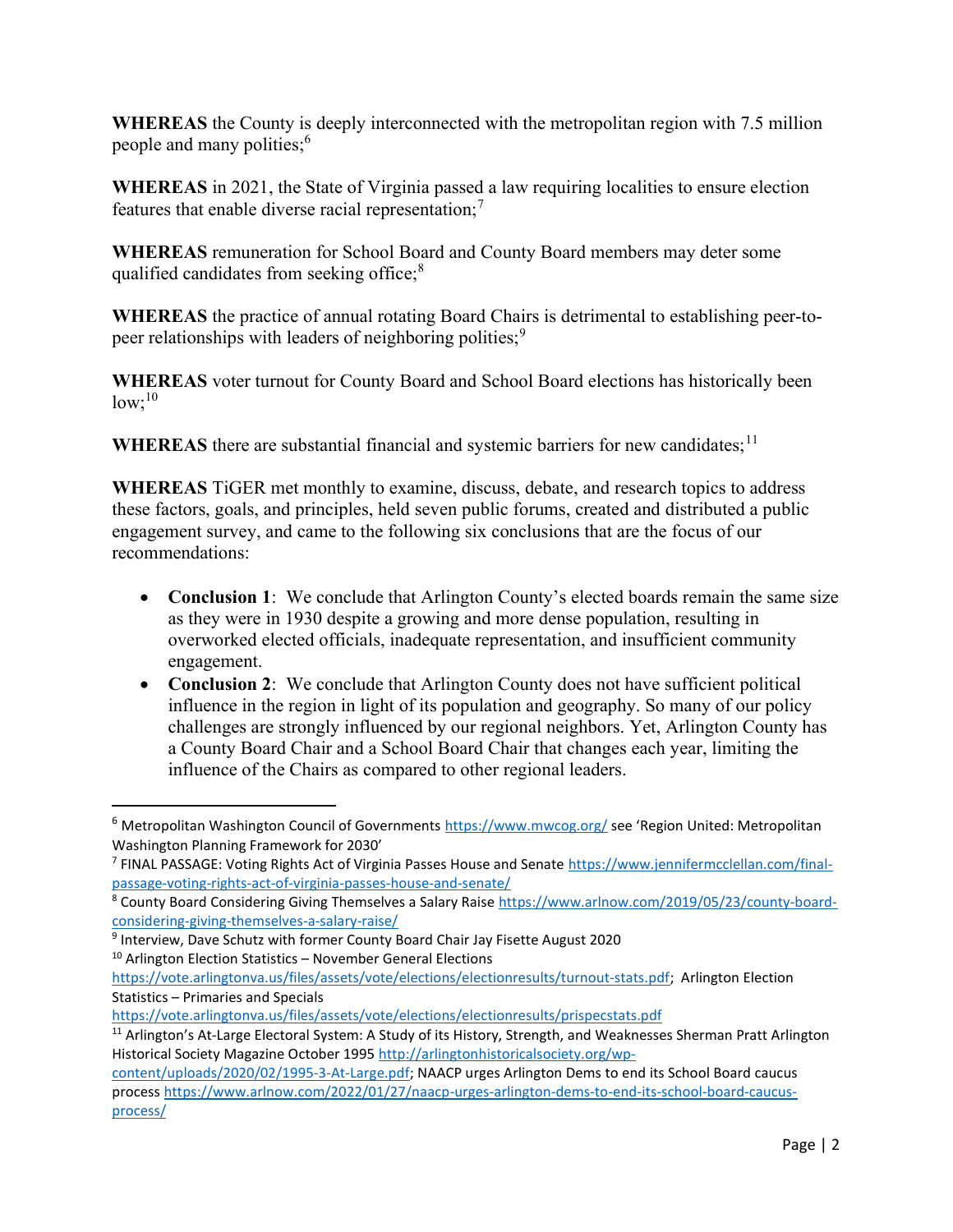- Conclusion 3: We conclude that Arlington County's elected bodies do not adequately reflect the county's diversity, including but not limited to racial and ethnic diversity, socioeconomic diversity, and viewpoint diversity. As a result, many Arlington residents, particularly those outside the dominant or majority groups, may not feel represented, and the County Board and School Board may not benefit from the full and robust range of perspectives and experiences of Arlington residents.
- Conclusion 4: We conclude that our electoral system does not ensure proportional representation in Arlington, encourage the most qualified and most diverse candidates to run and get elected to office or provide strong competitive races in general elections.
- Conclusion 5: We conclude that the current Arlington County election system's reliance on primaries and caucuses discourages candidate participation and voter turnout and presents significant barriers, including the discriminatory candidate impacts resulting from applying the Hatch Act on federal employees.
- Conclusion 6: We conclude that the current system (both structures and processes) for obtaining and utilizing community input is inadequate in informing decision-makers and making many residents feel that they have been heard. Concerns have been raised regarding government transparency, accountability, and the level of authenticity in engagement processes. Substantial time requirements for participation limit the number of people able to participate.

## THEREFORE, BE IT RESOLVED that in response to these conclusions, factors, goals, and principles, TiGER has made the following recommendations:

## Recommendations addressing Arlington County's form of government:

- 1. Expand the County and School Boards membership from 5 to 7 members;
- 2. Maintain At-Large seats for the election of County and School Board members;
- 3. Increase the term of the Chairs of the County and School Boards from the current one-year term to a minimum of two years, with the ability to extend the term for up to another two years if fellow Board members concur;
- 4. Increase the salaries of County Board and School Board members to attract a wider range of candidates:
	- a. For the County Board support and continue the implementation of the phased increase of salaries to the statutory pay caps of \$89,951 for County Board members and \$95,734 for the Chair; <sup>12</sup>
	- b. For the School Board increase their salaries substantially over the current levels of \$25,000 for members and \$27,000 for the Chair;

## Recommendations addressing Arlington County's method of elections:

- 5. Replace the current plurality method of electing both boards with multi-seat (also known as proportional) ranked choice voting;
- 6. Stagger the elections for both boards every two years, with one set of elections to be composed of 4 County Board seats and 3 School Board seats, followed by an election two years later to fill 3 County Board seats and 4 School Board seats, with a

<sup>&</sup>lt;sup>12</sup> The FY 2023 County budget includes increases towards these goals.